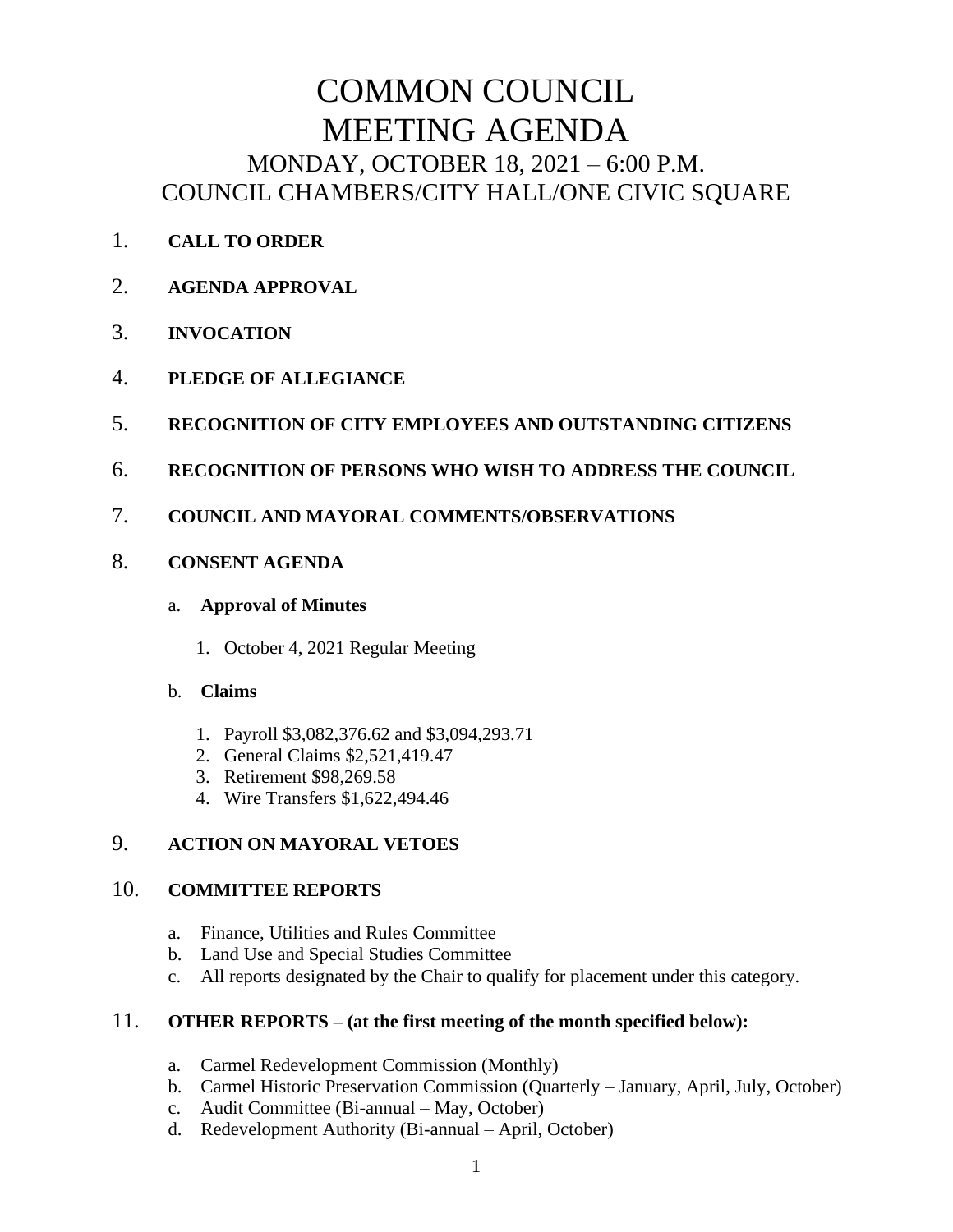- e. Carmel Cable and Telecommunications Commission (Bi-annual April, October)
- f. Economic Development Commission (Bi-annual February, August)
- g. Library Board (Annual February)
- h. Ethics Board (Annual February)
- i. Public Art Committee (Annual August)
- j. Parks Department (Quarterly February, May, August, November)
- k. All reports designated by the Chair to qualify for placement under this category.

## 12. **OLD BUSINESS**

## 13. **PUBLIC HEARINGS**

## 14. **NEW BUSINESS**

a. **First Reading of Ordinance D-2601-21**; An Ordinance of the Common Council of the City of Carmel, Indiana, Amending Ordinances D-2234-15 and D-2366-17 in Connection with the Proscenium I Project; Sponsor: Councilor Worrell.

#### **Synopsis:**

Ordinance amends the Council's previous approvals of the City's economic development revenue bonds for the Proscenium I Project by increasing the maximum authorized principal amount of bonds to be issued for the project from \$12,500,000 to \$17,000,000.

b. **First Reading of Ordinance D-2602-21**; An Ordinance of the Common Council of the City of Carmel, Indiana, Amending the 2021 Salary Ordinance for Appointed Officers and Employees of the Carmel City Court; Sponsor: Councilor Worrell.

## **Synopsis:**

Amends the 2021 salary ordinance to allow Carmel City Court employees to receive premium pay as authorized by the American Rescue Plan Act and the Common Council.

c. **First Reading of Ordinance D-2603-21**; An Ordinance of the Common Council of the City of Carmel, Indiana, Amending the 2021 Salary Ordinance for Appointed Officers and Employees of the Carmel City Clerk; Sponsor: Councilor Worrell.

## **Synopsis:**

Amends the 2021 salary ordinance to allow Carmel City Clerk employees to receive premium pay as authorized by the American Rescue Plan Act and the Common Council.

d. **First Reading of Ordinance D-2605-21**; An Ordinance of the Common Council of the City of Carmel, Indiana, Adding Section 3-48 to Chapter 3, Article 1, Division II of the Carmel City Code; Sponsor(s): Councilor(s) Finkam and Campbell.

## **Synopsis:**

Establishes a procedure for removing a Common Council member pursuant to Indiana Code §36-4-6-6.

## 15. **AGENDA ADD-ON ITEMS**